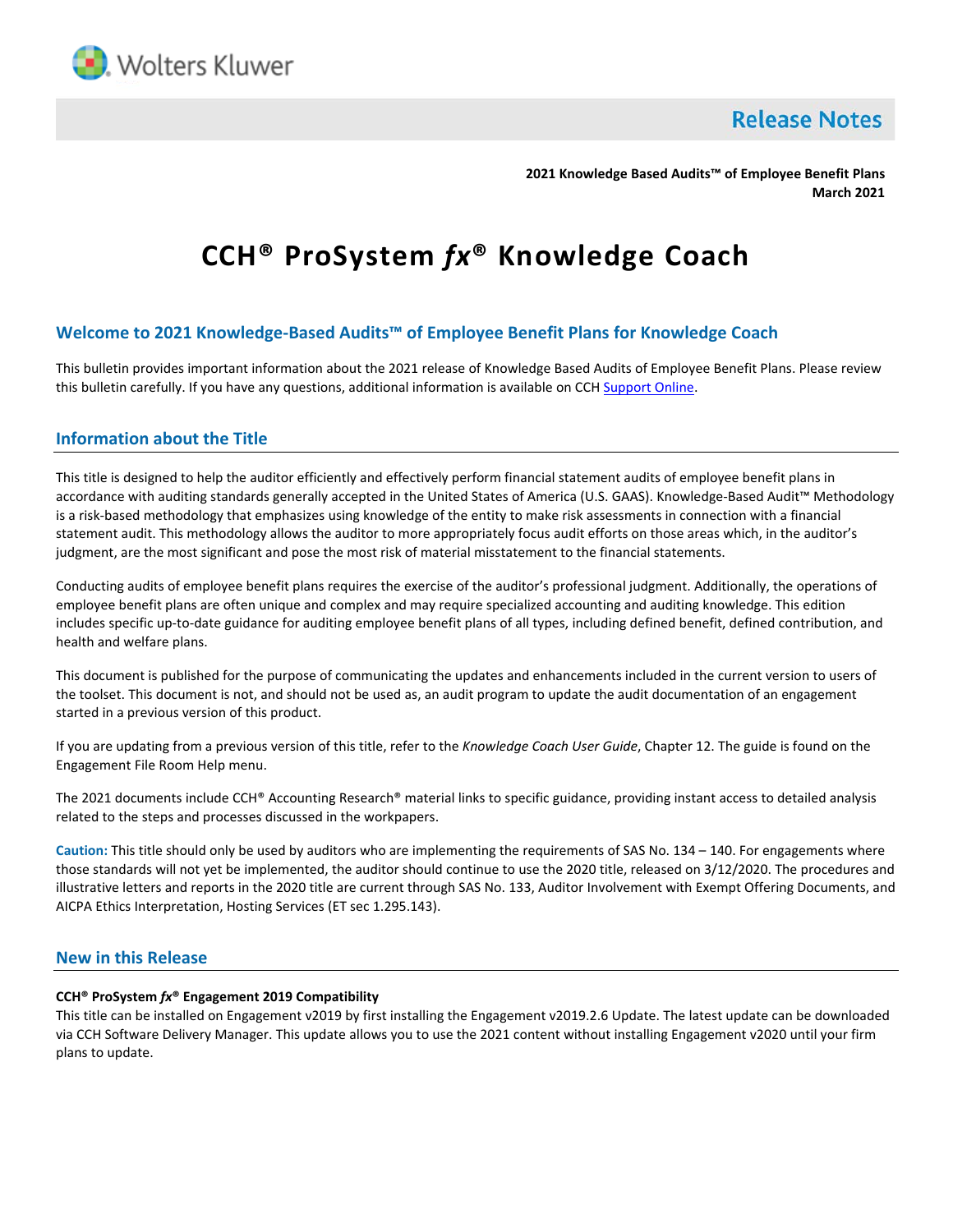#### **KBA-901 Financial Statement Disclosure Checklist**

If you are not an early adopter, you still must install this title to obtain the updated KBA-901 Financial Statement Disclosure Checklist. The disclosure checklist is an independent workpaper and can be added to a binder without updating the other content for the new standards.

After installing, if you choose not to release the title, there are three options for inserting the updated disclosure checklist into a binder:

**Note:** Each of these options requires a staff member or group to have the "Insert Workpapers from Unreleased Titles" right, which can be assigned in the ADMIN module. The staff with this right are noted as "select staff members" in the options below.

- Select staff members can insert the updated checklist and delete the existing checklist from the binder. The new checklist will not include any of the prior responses. However, the user can refer to the checklist in the prior year binder and copy/paste any relevant information.
- Select staff members can use the Update Knowledge Coach Content feature to update to the 2020 checklist. To do this, first check in all workpapers except KBA-901 Financial Statement Disclosures Checklists to avoid accidentally updating other workpapers. Then, right-click on KBA-901 in the binder and select **Update Knowledge Coach Content > Update Selected Knowledge Coach Workpapers** to update only the disclosure checklist to the 2020 version. This option retains responses from the prior year other than the tailoring questions (table of contents).

**Note**: If other forms are accidently updated, the changes cannot be undone.

• Select staff members can create a binder template with just the updated disclosure checklist. Then, other staff members can copy and paste the disclosure checklist from the template into the client engagement binders. The new checklist will not include any of the prior responses. However, the user can refer to the checklist in the prior year binder and copy/paste any relevant information.

**Caution**: If your firm will not be implementing the requirements of SAS No. 134 – 140 and will continue using the 2020 Employee Benefit Plan title but will need the PCAOB updates, which incorporate the new and reviewed requirements of PCAOB Auditing Standards AS 1105 (Revised) Audit Evidence, AS 1201 (Revised), Supervision of the Audit Engagement, AS 1210, Using the Work of an Auditor-Engaged Specialist, and AS 2501 (Revised), Auditing Accounting Estimates, Including Fair Value Measurements, please obtain the [KBA Employee](https://www.accountingresearchmanager.com/#/combined/8BE7331E9F7E04856525867300159F4A/auditing/arm/knowledge-based-audit-guides-and-tools/toolset-supplements/arm-kbagt-knowledge-based-audits-of-employee-benefit-plans-supplemental-tool-package-pcaob-updates-for-firms-not-implementing-sas-nos-134-140)  Benefit Plans Supplement – [PCAOB Updates for Firms NOT implementing SAS Nos. 134-140](https://www.accountingresearchmanager.com/#/combined/8BE7331E9F7E04856525867300159F4A/auditing/arm/knowledge-based-audit-guides-and-tools/toolset-supplements/arm-kbagt-knowledge-based-audits-of-employee-benefit-plans-supplemental-tool-package-pcaob-updates-for-firms-not-implementing-sas-nos-134-140) on Accounting Research Manager. These standards are effective for audits of periods ending on or after December 15, 2020 and were not include in the 2020 title. If your firm doesn't have access to Accounting Research Manager, please email KCQuestions@wolterskluwer.com for access to this supplement.

#### **2021 Edition of Knowledge-Based Audits of Employee Benefit Plans**

This edition features numerous enhancements, including:

- Functionality of KBA-901 updated for a new, streamlined approach to tailoring.
- Adding a new tailoring question, "Is the auditor engaged to report on Key Audit Matters?" to AUD-100. The question flows to multiple forms to show or hide steps. Please review KCO-003 Answer Effects for the Engagement-Level Tailoring Questions Workpaper for more information about this new tailoring question.
- Adding a new tailoring question, "Was the current year audit an ERISA section 103(a)(3)(C) audit?" that flows to multiple forms to show or hide steps. Please review KCO-003 Answer Effects for the Engagement-Level Tailoring Questions Workpaper for more information about this new tailoring question.
- Adding new columns to document "Key Audit Matters" in KBA-102. These new columns show or hide based on the new tailoring question in AUD-100.
- Adding new default answers in KBA-103 for columns 13, 14, and 15 based on answers in column 12.
- Adding sorting to the "Communication of Internal Control Deficiencies" table in KBA-103. The flow of deficiencies to this table is automatically sorted based on the text in the Deficiency No. column in the first table.
- Modifying the answer floatie in the conclusion section of KBA-303 from "No" to "No Inconsistencies Noted."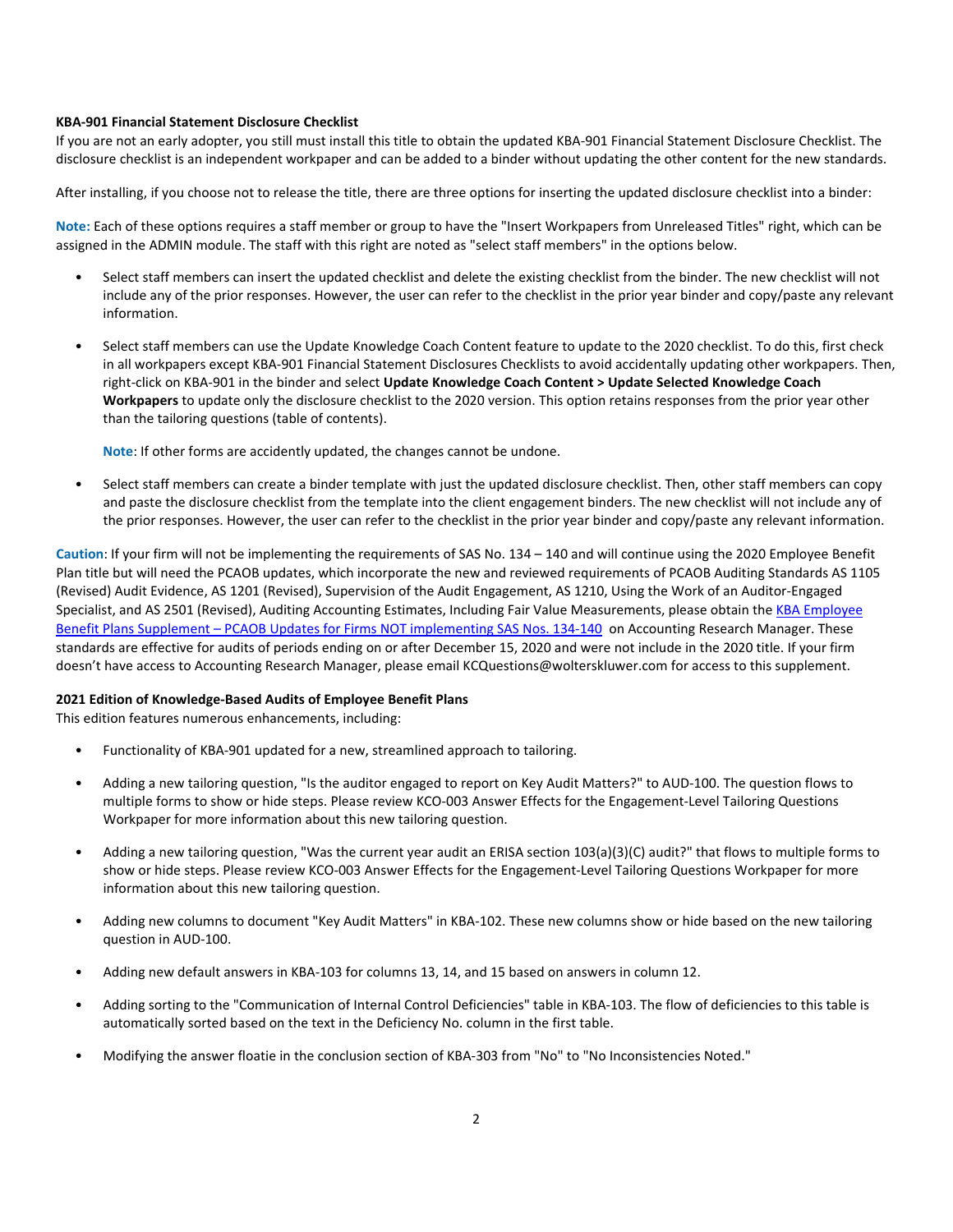- Adding a new default answer in Column 7, "CR" in KBA-502. If a user selects "Yes" to one of the questions below in AUD 100 and selects "No" in Column 5 of KBA 502, "Controls Selected for Testing of Operating Effectiveness," then CR will default to "Max."
	- Has the auditor been engaged to perform an integrated audit (i.e., an audit of internal control over financial reporting that is integrated with the audit of financial statements)?
	- Does the auditor intend to test the operating effectiveness of internal controls over financial reporting?
- Adding columns to KBA-503 for relevant assertions and inherent risk assessment that will flow from KBA-502. Also changing functioning so that the user selects which audit areas to flow from KBA-502.
- Modifying the header in the second column "Section I: Risk Assessment Procedures and Related Activities" to now read, "Does the Factor Exist Yes/No" to avoid confusion on how this column should be documented.
- Removing colons from workpaper names so that the user may publish or save forms outside of engagement without receiving the error message for an invalid character.
- Enhancing instructions and procedures throughout the toolset to improve workflow.
- Adding new AUDs, CORs, and RESs as follows:
	- AID-847 Analysis of Service Auditor Report
	- COR-219A Auditor's Agreement with and Request for Representations from the Auditor Engaged Specialist Who Performs Certain Audit Procedures (For 11-K Filings)
	- RPT-0909A Unmodified Opinion: Emphasis-of-Matter Paragraph Related to Going Concern: Substantial Doubt has Been Alleviated
	- RPT-0975 Defined Contribution Plan Subject to ERISA when Management Elects an ERISA Section 103(a)(3)(C) Audit Including Supplementary Information
	- RPT-0976 Defined Contribution Plan Subject to ERISA when Management Elects an ERISA Section 103(a)(3)(C) Audit in the Current Year with a DOL Limited Scope Audit Performed in the Prior Year
	- RPT-0977 Qualified Opinion on Financial Statements of a Defined Contribution Plan Subject to ERISA when the Auditor Has Performed an ERISA Section 103(a)(3)(C) Audit
	- RPT-0978 Adverse Opinion on Financial Statements of a Defined Contribution Plan Subject to ERISA when the Auditor Has Performed an ERISA Section 103(a)(3)(C) Audit
	- RPT-0979 Disclaimer of Opinion, Due to the Auditor's Inability to Obtain Sufficient Appropriate Audit Evidence Because the Plan has not Maintained Sufficient Accounting Records, on Financial Statements of a Defined Contribution Retirement Plan Subject to ERISA when Management Elects an ERISA Section 103(a)(3)(C) Audit for Both Years
	- RES-030 Determining and Communicating Key Audit Matters (KAMs) Decision Tree

[Click here](http://support.cch.com/updates/KnowledgeCoach/pdf/guides_tab/2021%20Employee%20Benefit%20Plans%20Title%20Overview%20for%20Knowledge%20Coach%20Users.pdf) for the 2021 Employee Benefit Plans Title Overview for Knowledge Coach Users.

In addition, forms and practice aids throughout have been updated to include new examples and tips. Where applicable, they take into account new literature, standards, and developments reflected in the following current audit and accounting guidance:

- AICPA Statement on Auditing Standards (SAS) No. 134, Auditor Reporting and Amendments, Including Amendments Addressing Disclosures in the Audit of Financial Statements; 2018 Revision of Government Auditing Standards (GAGAS, or the Yellow Book)
- SAS No. 135, Omnibus Statement on Auditing Standards 2019
- SAS No. 136, Forming an Opinion and Reporting on Financial Statements of Employee Benefit Plans Subject to ERISA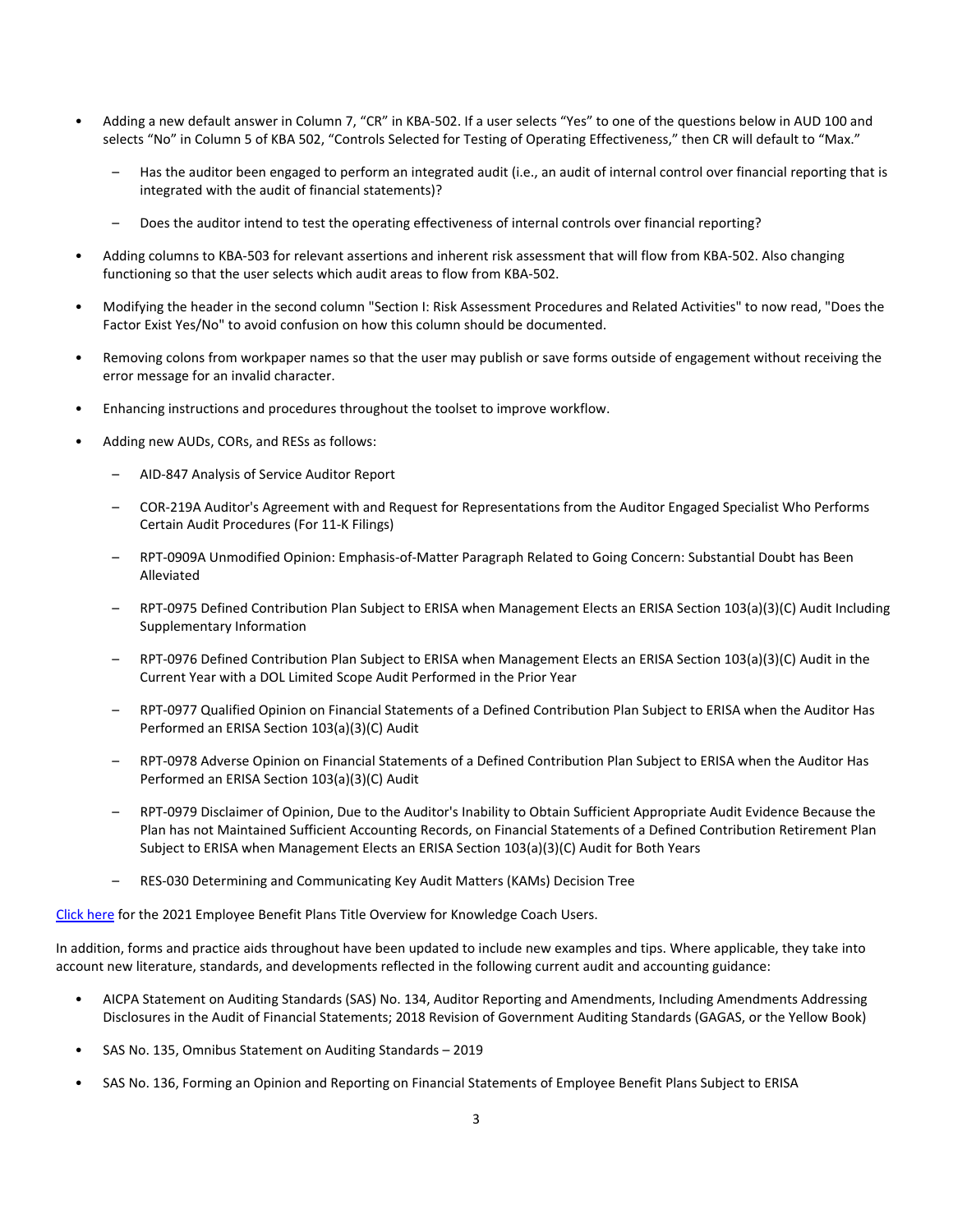- SAS No. 137, The Auditor's Responsibilities Relating to Other Information Included in Annual Reports
- SAS No. 138, Amendments to the Description of the Concept of Materiality
- SAS No. 139, Amendments to AU-C Sections 800, 805, and 810 to Incorporate Auditor Reporting Changes From SAS No. 134
- SAS No. 140, Amendments to AU-C Sections 725, 730, 930, 935, and 940 to Incorporate Auditor Reporting Changes From SAS Nos. 134 and 137
- AICPA Ethics Interpretation, Information System Services (ET sec.1.295.145)
- ASU No. 2020-11 Financial Services Insurance (Topic 944): Effective Date and Early Application
- For 11-K audits, PCAOB auditing standards and rules issued through June 2020, including AS 1210, Using the Work of an Auditor-Engaged Specialist, and AS 2501 (Revised), Auditing Accounting Estimates, Including Fair Value Measurements

## **Best Practices**

- Save changes to workpapers before closing the workpaper or the binder to ensure data is correctly updated.
- If Microsoft® Word crashes when using Knowledge Coach, before closing the binder, use the **Save Knowledge Coach Answers** option in the binder view under the Tools menu. This step saves all data within tables.
- You can view other Knowledge Coach Best Practices on ou[r Web](https://support.cch.com/kb/solution/000034942/sw34947) site.

## **License Requirements**

This title requires the Knowledge-Based Audits of Employee Benefit Plans license. Users who do not have a license for this title cannot use Knowledge Coach functionality in workpapers.

For information on updating your licensing, see [How do I add or update CCH ProSystem](https://support.cch.com/kb/solution.aspx/sw3937) fx Engagement Licenses? on our Support Web site.

For more information on assigning licenses, see [How do I assign Engagement Licenses?](https://support.cch.com/kb/solution.aspx/sw3943) on our Support Web site.

# **Download and Installation Instructions**

See How do I add a new CCH® ProSystem *fx*[® Knowledge Coach title to CCH® ProSystem](https://support.cch.com/kb/solution/000033707/sw30271) *fx*® Engagement? for instructions on installing a new Knowledge Coach title.

### **Notes:**

- You must install the 2020 Financial Statement Base title before installing this title.
- This title can be installed on Engagement v2019 by installing the v2019.2.6 or later update available on Software Delivery Manager.
- On some occasions the content package file (KCP) downloads with the extension changed to ZIP. If this occurs, change the extension of the downloaded file to KCP, using all capital letters.

We also have a utility to help you install and release your titles. See [How do I use the CCH® ProSystem](https://support.cch.com/kb/solution/000096965/000096965) fx® Knowledge Coach Title Install [Utility?](https://support.cch.com/kb/solution/000096965/000096965) for more information.